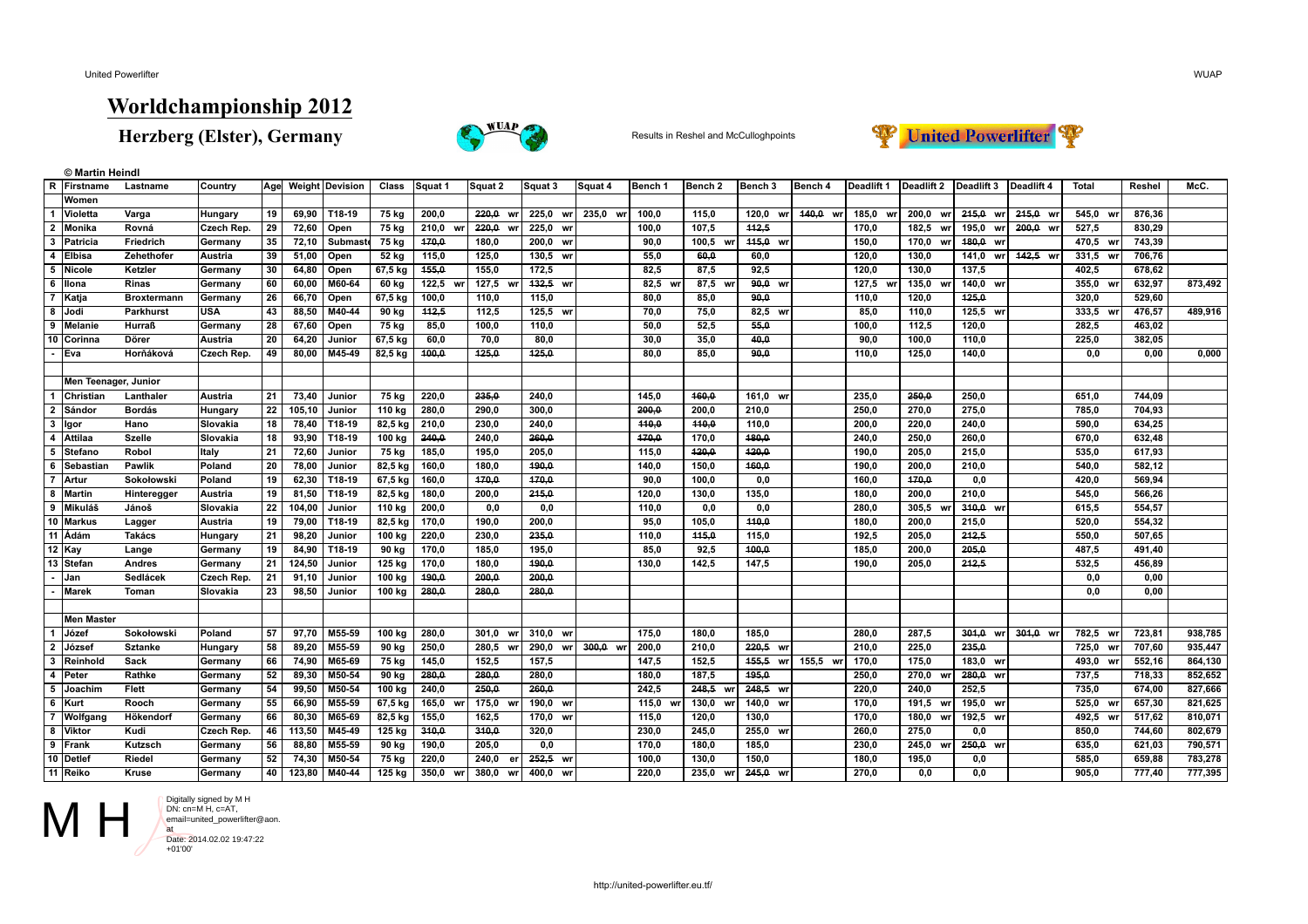**© Martin Heindl**

## **Worldchampionship 2012**

**Herzberg (Elster), Germany** Results in Reshel and McCulloghpoints





|                 | R Firstname         | Lastname          | Country    | Age                        |        | <b>Weight Devision</b> | Class    | Squat 1 | Squat 2 | Squat 3     | Squat 4 | Bench 1     | Bench <sub>2</sub> | Bench 3     | Bench 4  | Deadlift 1      | Deadlift 2 | Deadlift 3  | Deadlift 4 | <b>Total</b> | Reshel | McC.    |
|-----------------|---------------------|-------------------|------------|----------------------------|--------|------------------------|----------|---------|---------|-------------|---------|-------------|--------------------|-------------|----------|-----------------|------------|-------------|------------|--------------|--------|---------|
|                 | 12 Antoni           | Kaliński          | Poland     | 58                         | 67,60  | M55 59                 | 75 kg    | 140,0   | 150,0   | 160,0       |         | 115.0       | 120,0              | 125,0       |          | 150.0           | 165,0      | 180,0       |            | 465.0        | 575,21 | 760,421 |
|                 | 13 Didier           | <b>Michelon</b>   | France     | 48                         | 114,00 | M45-49                 | 125 kg   | 275,0   | 300.0   | 0.0         |         | 252.5<br>wr | 310,0 wr           | 0.0         |          | 185,0           | 205.0      | 217,5       |            | 770,0        | 673,75 | 750,558 |
| 14              | Helmut              | <b>Kraus</b>      | Germany    | 41                         | 99,80  | M40-44                 | 100 kg   | 300,0   | 320.0   | 340,0<br>WI |         | 225,0       | 235,0              | 240.0       |          | 242.5           | 255,0      | 262.5       |            | 815.0        | 746,54 | 750,273 |
|                 | 15 Lothar           | <b>Bohrisch</b>   | Germany    | 68                         | 93,30  | M65-69                 | 100 kg   | 150,0   | 165.0   | 170.0       |         | 120.0       | 130.0              | 435.0       |          | 180,0           | 200.0      | 200,0       |            | 480.0        | 454,56 | 740,933 |
|                 | 16 Burkhard         | <b>Steffen</b>    | Germany    | 62                         | 72,50  | M60-64                 | 75 kg    | 145,0   | 155,0   | 170,0       |         | 105,0       | 110,0              | 115,0       |          | 140,0           | 147,5      | 155,0       |            | 440,0        | 508,20 | 731,808 |
|                 | 17 Sergio           | <b>Bianchi</b>    | Italy      | 52                         | 88,50  | M50 54                 | $90$ kg  | 240,0   | 250,0   | 260,0       |         | 120,0       | 127,5              | 430,0       |          | 210,0           | 220,0      | 0,0         |            | 597,5        | 584,95 | 694,339 |
|                 | $18$ Luca           | Segrer            | Italy      | 43                         | 76,30  | M40-44                 | 82,5 kg  | 215,0   | 230,0   | 240,0       |         | 135,0       | 145,0              | 150,0       |          | 215,0           | 230,0      | 230,0       |            | 610,0        | 671,00 | 689,788 |
|                 | 19 Jochen           | Hofstetter        | Germany    | 45                         | 139,80 | M45-49                 | 140 kg   | 250,0   | 270,0   | 330,0       |         | 200,0       | 223,0<br>wr        | 0,0         |          | 240,0           | 260,5      | 280,0<br>wr | 300,0 wr   | 773,0        | 649,32 | 688,279 |
| $\overline{20}$ | Józef               | <b>Bejgrowicz</b> | Poland     | 60                         | 84,00  | M60-64                 | 90 kg    | 150,0   | 0,0     | 0,0         |         | 80,0        | 90,0               | 0,0         |          | 222,5<br>$\sim$ | 240,0<br>e | 250,5 wr    |            | 480,0        | 487,20 | 672,336 |
|                 | $\sqrt{21}$ Ingo    | Woschny           | Germany    | 47                         | 82,00  | M45-49                 | 82,5 kg  | 200,0   | 215,0   | 220,0       |         | 155,0       | 171,0<br>wr        | 171,0<br>wr | 177,5 wr | 190,0           | 200,0      | 240,0       |            | 586,0        | 605,92 | 664,093 |
|                 | 22 Petr             | Šulc              | Czech Rep  | 43                         | 123,80 | M40-44                 | $125$ kg | 200.0   | 260.0   | 275.0       |         | 150.0       | 200.0              | 200.0       |          | 230.0           | 250,0      | 260.0       |            | 725.0        | 622.78 | 640,213 |
|                 | 23 Steffen          | Reisbach          | Germany    | 44                         | 89,80  | M40-44                 | 90 kg    | 155,0   | 220.0   | 235.0       |         | 125.0       | 170.0              | 475,0       |          | 175,0           | 210,0      | 0.0         |            | 600.0        | 582,00 | 607,608 |
| 24              | <b>Petr</b>         | Chvátal           | Czech Rep. | 49                         | 82,50  | M45-49                 | 82,5 kg  | 170,0   | 180.0   | 185,0       |         | 120.0       | 120.0              | 125.0       |          | 195.0           | 205.0      | 210.0       |            | 515.0        | 529,94 | 599,886 |
|                 | 25 Ulrich           | Mielich           | Germany    | 72                         | 74,10  | M70-74                 | 75 kg    | 75,0    | 85,0    | 92,5        | 95,5 wr | 60,0        | 65,0               | 67,5        |          | 110,0           | 125,0      | 132,5       | 435,5 wr   | 292,5        | 331,11 | 589,376 |
| 26              | Gerd                | Meyerhofer        | Germany    | 74                         | 77,80  | M70-74                 | 82,5 kg  | 65,0    | 70,0    | 75,0        |         | 60,0        | 65,0               | 70,0        |          | 105,0           | 115,0      | 115,0       |            | 260,0        | 281,06 | 522,772 |
|                 | 27 Torsten          | Kammer            | Germany    | 43                         | 89,80  | M40-44                 | 90 kg    | 185,0   | 195,0   | 205,0       |         | 120,0       | 127,5              | 427,5       |          | 180,0           | 195,0      | 0,0         |            | 510,0        | 494,70 | 508,552 |
| 28              | Thomas              | Stahlbaum         | Germany    | 44                         | 56,50  | M40-44                 | 60 kg    | 80,0    | 85,0    | 90,0        |         | 65,0        | 72,5               | 77,5        |          | 105.0           | 105,0      | 112,5       |            | 275,0        | 431,20 | 450,173 |
|                 | 29 Frank            | Hurraß            | Germany    | 51                         | 126,90 | M50-54                 | 140 kg   | 70,0    | 0,0     | 0,0         |         | 185,0       | 201,0<br>wr        | 201,0 wr    |          | 75,0            | 0.0        | 0,0         |            | 346,0        | 296,18 | 345,934 |
|                 | <b>Maik</b>         | <b>Teichert</b>   | Germany    | 41                         | 119,30 | M40-44                 | $125$ kg | 150,0   | 160,0   | 480,0       |         | 250,0<br>wr | 250,0<br>wr        | 0.0         |          |                 |            |             |            | 0, 0         | 0,00   | 0,000   |
|                 |                     |                   |            |                            |        |                        |          |         |         |             |         |             |                    |             |          |                 |            |             |            |              |        |         |
|                 | Men Submaster. Open |                   |            |                            |        |                        |          |         |         |             |         |             |                    |             |          |                 |            |             |            |              |        |         |
|                 | Jeffrey             | Podszuweit        | Germany    | 35                         | 75,00  | Open                   | 75 kg    | 290,0   | 305,0   | 312,5       |         | 200,0       | 220,0              | 230,0<br>wr |          | 235,0           | 257,5      | 275,0       |            | 800.0        | 893,60 |         |
| $\overline{2}$  | Jaromir             | Kratochvil        | Czech Rep. | 34                         | 100,00 | Open                   | 100 kg   | 380,0   | 380,0   | 400,0 wr    |         | 255,0       | 265,0              | 270,0       |          | 290,0           | 310,0      | 310,0       |            | 940.0        | 860,10 |         |
|                 | 3   Andriy          | Yaremus           | Ukraine    | 35                         | 109,50 | Open                   | 110 kg   | 345,0   | 362,5   | 372,5       |         | 237,5       | 250,0              | 257,5       |          | 315,0           | 330,0      | $335,0$ wr  |            | 960.0        | 850,56 |         |
|                 | 4 Erik              | Knöfler           | Germany    | 31                         | 97,40  | Open                   | 100 kg   | 330,0   | 350,0   | 365,0       |         | 180,0       | 200,0              | 210,0       |          | 285,0           | 302,5      | 312,5<br>wr | 317.5 wr   | 887,5        | 821,83 |         |
| 5               | ∣Jaromír            | Šruc              | Czech Rep. | 31                         | 101,80 | Open                   | 110 kg   | 350,0   | 370,0   | 390.0 wr    |         | 240,0       | 255,0              | 265,0       |          | 260,0           | 275,0      | 282,5       |            | 900.0        | 818.10 |         |
| 6               | Oleksand            | Glushchenko       | Ukraine    | 28                         | 108,30 | Open                   | 110 kg   | 330,0   | 350,0   | 360,0       |         | 230,0       | 240.0              | 240,0       |          | 290,0           | 305,0      | 342,5       |            | 895.0        | 795,66 |         |
| 7               | Danny               | <b>Schmalz</b>    | Germany    | 38                         | 125,80 | Submaste               | 140 kg   | 355,0   | 355,0   | 381,0 wr    |         | 220,0       | 233,0 wr           | 0,0         |          | 270,0           | 300,0      | 305,0       |            | 914.0 wr     | 783,30 |         |
| 8               | <b>Jozef</b>        | <b>Svitok</b>     | Slovakia   | 27                         | 106,20 | Open                   | 110 kg   | 340,0   | 350.0   | 350,0       |         | 220,0       | 230.0              | 230,0       |          | 280,0           | 300.0      | 300.0       |            | 840.0        | 751,80 |         |
| 9               | Markus              | Zehethofer        | Austria    | 37                         | 122,20 | Submaste               | $125$ kg | 310,0   | 340,0   | 350,0       |         | 220,0       | 230,0              | 240,0       |          | 280,0           | 300,0      | 322,5       | 340,5 wr   | 852,5        | 734,00 |         |
|                 | 10 Andrej           | Smutný            | Slovakia   | 35                         | 99,60  | Submaste               | 100 kg   | 300,0   | 300,0   | 300,0       |         | 230,0<br>er | 240,5              | 250,0<br>wr |          | 240,0           | 250,0      | 260,0       |            | 800,0        | 733,60 |         |
|                 | 11 Andrey           | Dyatlov           | Ukraine    | $\overline{27}$            | 80,70  | Open                   | 82,5 kg  | 250,0   | 0,0     | 0,0         |         | 190,0       | 0,0                | 0,0         |          | 240,0           | 240,0      | 260,0       |            | 700,0        | 733,60 |         |
|                 | 12 Patrik           | Peciar            | Slovakia   | $\overline{26}$            | 89,40  | Open                   | 90 kg    | 230,0   | 230,0   | 290,0       |         | 200,0       | 210,0              | 220,0       |          | 250,0           | 260,0      | 270,0       |            | 710,0        | 691,54 |         |
| 13              | Norbert             | <b>Hablicsek</b>  | Hungary    | 38                         | 106,50 | Submas                 | 110 kg   | 270,0   | 280,0   | 300,0       |         | 170,0       | 190,0              | 210,0       |          | 230,0           | 260,0      | 275,0       |            | 745.0        | 666.03 |         |
|                 | 14   Sven           | Lorenz            | Germany    | 33                         | 110,10 | Open                   | 125 kg   | 290,0   | 290,0   | 330,0       |         | 180,0       | 200,0              | 220,0       |          | 240,0           | 260,0      | 275,0       |            | 750,0        | 663,75 |         |
|                 | 15 Paolo            | <b>Russo</b>      | Italy      | 36                         | 79,30  | <b>Submast</b>         | 82,5 kg  | 200,0   | 220,0   | 235,0       |         | 125,0       | 125,0              | 137,5       |          | 225,0           | 250,0      | 267,5       |            | 622,5        | 661,72 |         |
|                 | 16 Sebastian        | Kienast           | Germany    | 31                         | 74,00  | Open                   | 75 kg    | 220,0   | 235,0   | 240,0       |         | 105.0       | 110.0              | 110.0       |          | 230,0           | 250.0      | 250,0       |            | 580,0        | 656,56 |         |
|                 | 17 Stefan           | Oesterle          | Germany    | 30                         | 88,60  | Open                   | 90 kg    | 185,0   | 210.0   | 0,0         |         | 185.0       | 200.0              | 0,0         |          | 200.0           | 240,0      | 0.0         |            | 650.0        | 636.35 |         |
|                 | 18 Silvio           | Rücker            | Germany    | 35                         | 115,60 | <b>Submas</b>          | $125$ kg | 260,0   | 275,0   | 285.0       |         | 190,0       | 205,0              | 212,5       |          | 220,0           | 235,0      | 245,0       |            | 722,5        | 630,02 |         |
|                 | 19 René             | Fiedler           | Germany    | 30                         | 132,90 | Open                   | 140 kg   | 250,0   | 260,0   | 260,0       |         | 225,0       | 232,5              | 237,5       |          | 215,0           | 230,0      | 240,0       |            | 737,5        | 625,40 |         |
|                 | 20 Tino             | Czeranowski       | Germany    | $\boldsymbol{\mathcal{P}}$ | 128,30 | Open                   | 140 kg   | 260,0   | 290,0   | 300,0       |         | 170,0       | 180,0              | 190,0       |          | 250,0           | 280,0      | 280,0       |            | 730,0        | 623,42 |         |
|                 | 21 Marek            | Olejár            | Slovakia   | 24                         | 99,80  | Open                   | 100 kg   | 240,0   | 250,0   | 250,0       |         | 150,0       | 165,0              | 172,5       |          | 250,0           | 270,0      | 270,0       |            | 672,5        | 616,01 |         |